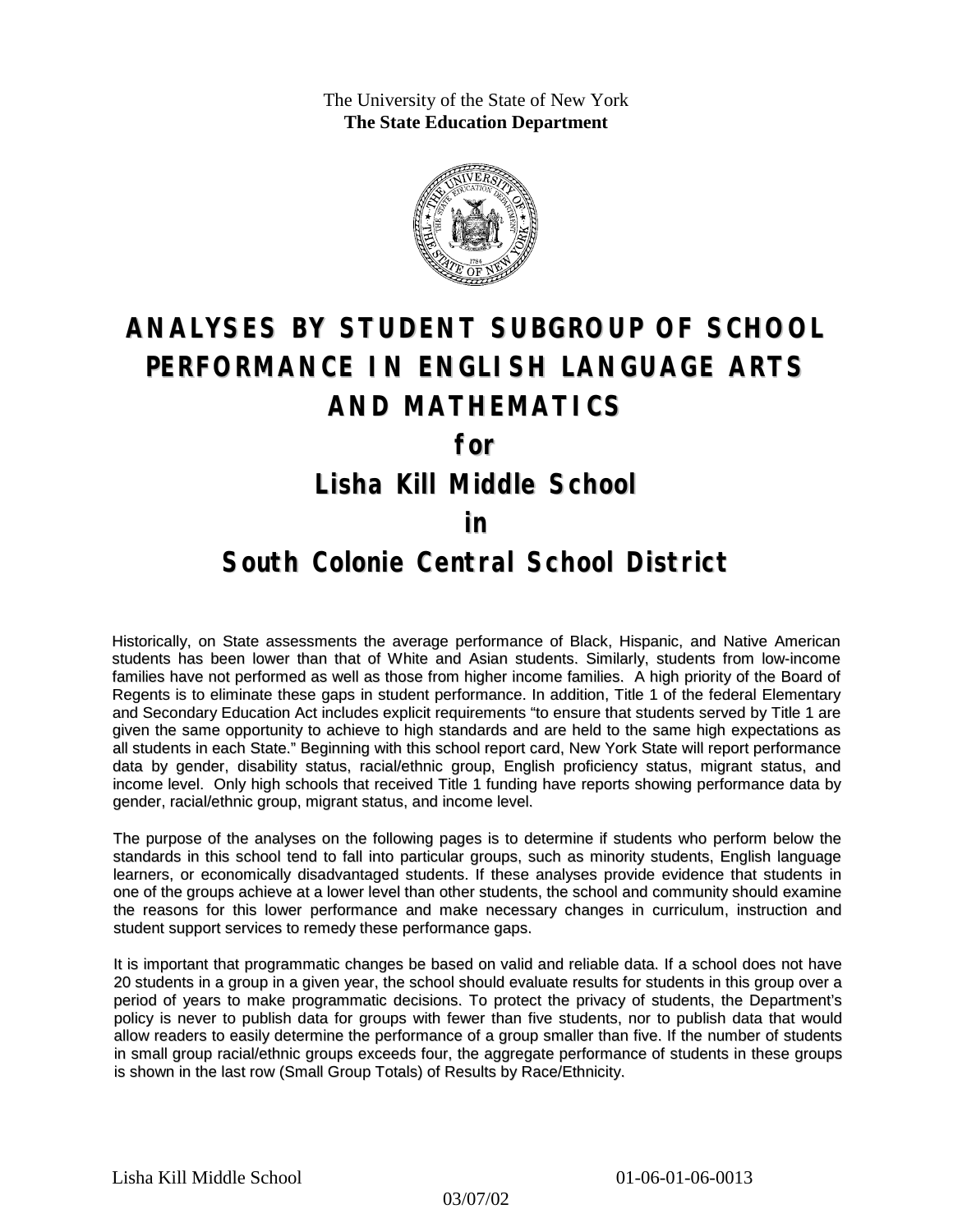# **Middle-Level English Language Arts**

A description of the performance levels and summary results for all general-education students and all students with disabilities can be found in the *Overview* of the New York State Report Card.

| <b>Student Subgroup</b>               | <b>Counts of Students</b> |             |                                    |                |                      |                |              |                | <b>Percentages</b><br>of Tested |                  |  |
|---------------------------------------|---------------------------|-------------|------------------------------------|----------------|----------------------|----------------|--------------|----------------|---------------------------------|------------------|--|
|                                       | <b>Not Tested</b>         |             |                                    | <b>Tested</b>  |                      |                |              |                | <b>Students</b>                 |                  |  |
|                                       | <b>ALT</b>                | <b>ELL</b>  | <b>No</b><br>Valid<br><b>Score</b> | Level<br>1     | Level<br>$\mathbf 2$ | Level<br>3     | Level<br>4   | <b>Total</b>   | Level<br>$2 - 4$                | Level<br>$3 - 4$ |  |
| Results by Race/Ethnicity             |                           |             |                                    |                |                      |                |              |                |                                 |                  |  |
| American Indian/Alaskan<br>Native     | $\Omega$                  | 0           | $\mathbf 0$                        | s              | s                    | S              | s            | $\mathbf{1}$   | s                               | s                |  |
| <b>Black</b>                          | 0                         | 0           | 0                                  | $\overline{2}$ | 3                    | $\overline{2}$ | $\mathbf 0$  | $\overline{7}$ | 71%                             | 29%              |  |
| Hispanic                              | 0                         | 0           | $\pmb{0}$                          | s              | s                    | $\mathbf s$    | s            | 4              | S                               | s                |  |
| Asian or Pacific Islander             | 0                         | 0           | $\mathbf 0$                        | s              | $\mathbf s$          | $\mathbf s$    | s            | 3              | s                               | s                |  |
| White                                 | 0                         | 0           | $\mathbf{1}$                       | 16             | 75                   | 105            | 9            | 205            | 92%                             | 56%              |  |
| Total                                 | $\mathbf 0$               | 0           | 1                                  | 19             | 80                   | 111            | 10           | 220            | 91%                             | 55%              |  |
| Small Group Totals (s)                | 0                         | 0           | $\mathbf 0$                        | $\mathbf{1}$   | $\overline{2}$       | $\overline{4}$ | $\mathbf{1}$ | 8              | 88%                             | 63%              |  |
| Results by Gender                     |                           |             |                                    |                |                      |                |              |                |                                 |                  |  |
| Female                                | $\mathbf 0$               | 0           | $\pmb{0}$                          | 5              | 39                   | 65             | 6            | 115            | 96%                             | 62%              |  |
| Male                                  | 0                         | 0           | $\mathbf{1}$                       | 14             | 41                   | 46             | 4            | 105            | 87%                             | 48%              |  |
| Total                                 | 0                         | 0           | $\mathbf{1}$                       | 19             | 80                   | 111            | 10           | 220            | 91%                             | 55%              |  |
| Results by English Proficiency Status |                           |             |                                    |                |                      |                |              |                |                                 |                  |  |
| <b>English Proficient</b>             | 0                         | 0           | $\mathbf{1}$                       | 19             | 80                   | 111            | 10           | 220            | 91%                             | 55%              |  |
| <b>Limited English Proficient</b>     | $\pmb{0}$                 | 0           | $\pmb{0}$                          | $\Omega$       | $\mathbf 0$          | 0              | $\mathbf 0$  | 0              | 0%                              | 0%               |  |
| Total                                 | $\mathbf 0$               | 0           | $\mathbf{1}$                       | 19             | 80                   | 111            | 10           | 220            | 91%                             | 55%              |  |
| Results by Income Level               |                           |             |                                    |                |                      |                |              |                |                                 |                  |  |
| Economically<br>Disadvantaged         | $\mathbf 0$               | 0           | $\mathbf 0$                        | $\overline{7}$ | 10                   | $\mathbf{1}$   | $\mathbf{1}$ | 19             | 63%                             | 11%              |  |
| Not Disadvantaged                     | $\mathbf 0$               | 0           | $\mathbf{1}$                       | 12             | 70                   | 110            | 9            | 201            | 94%                             | 59%              |  |
| Total                                 | $\mathbf 0$               | $\mathbf 0$ | $\mathbf{1}$                       | 19             | 80                   | 111            | 10           | 220            | 91%                             | 55%              |  |
| <b>Results by Migrant Status</b>      |                           |             |                                    |                |                      |                |              |                |                                 |                  |  |
| <b>Migrant Family</b>                 | 0                         | 0           | 0                                  | $\mathbf 0$    | 0                    | 0              | 0            | 0              | 0%                              | 0%               |  |
| Not Migrant Family                    | 0                         | 0           | $\mathbf{1}$                       | 19             | 80                   | 111            | 10           | 220            | 91%                             | 55%              |  |
| Total                                 | 0                         | 0           | $\mathbf{1}$                       | 19             | 80                   | 111            | 10           | 220            | 91%                             | 55%              |  |

**Note. ALT** designates severely disabled students eligible for the New York State Alternate Assessment; **ELL** designates English language learners eligible for an alternative assessment of proficiency in reading English; and **No Valid Score** designates students who did not receive a valid test score because of absence from all or part of the test or because the test was administered under nonstandard conditions.